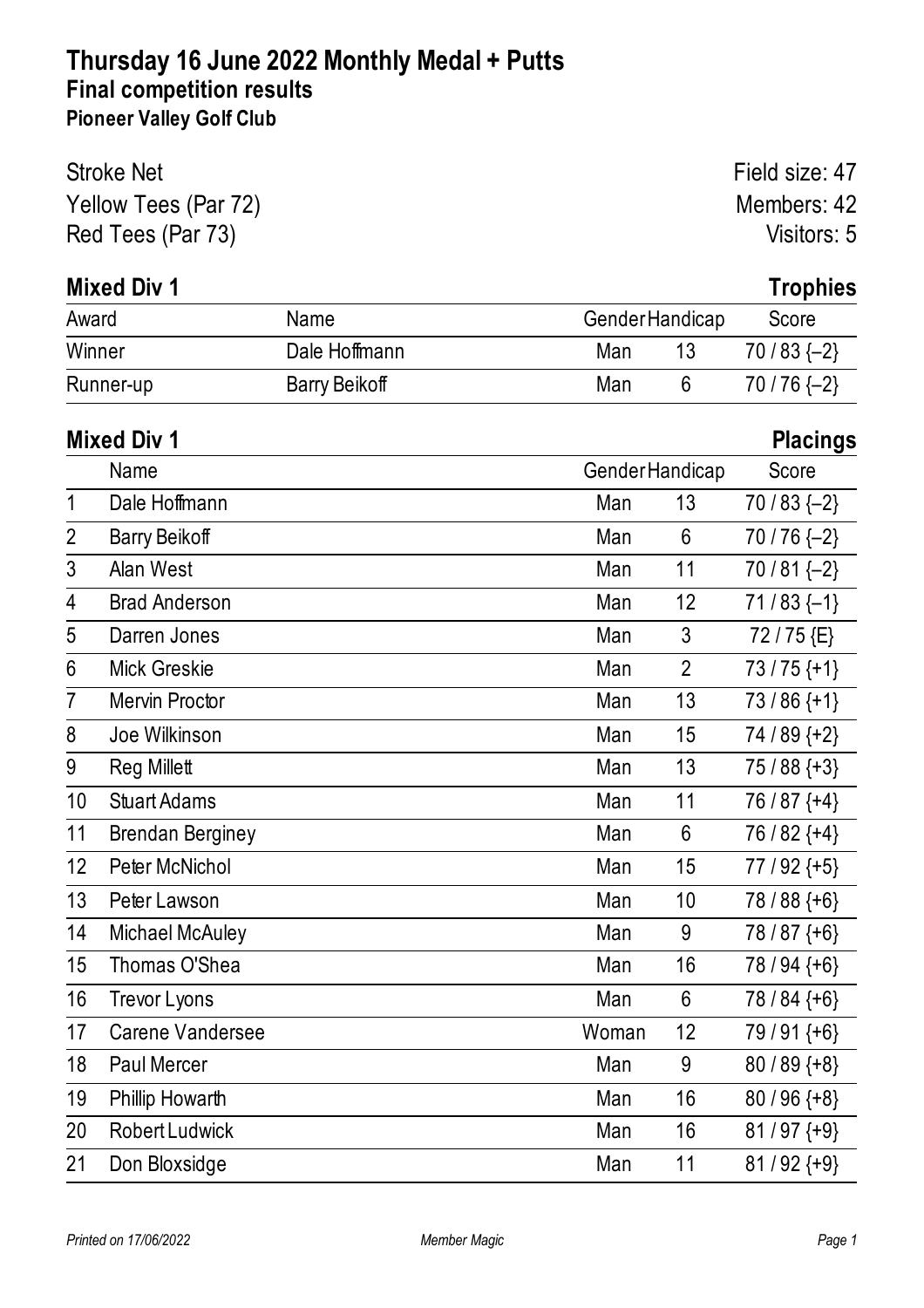|                | <b>Mixed Div 2</b>   |                     |                       |    | <b>Trophies</b>  |
|----------------|----------------------|---------------------|-----------------------|----|------------------|
| Award          |                      | Name                | <b>GenderHandicap</b> |    | Score            |
|                | Winner               | <b>Scott Gamble</b> | Man                   | 19 | 68/87 $\{-4\}$   |
|                | Runner-up            | John Poroa          | Man                   | 24 | $70/94$ $\{-2\}$ |
|                | <b>Mixed Div 2</b>   |                     |                       |    | <b>Placings</b>  |
|                | Name                 |                     | Gender Handicap       |    | Score            |
| 1              | <b>Scott Gamble</b>  |                     | Man                   | 19 | 68/87 $\{-4\}$   |
| $\overline{2}$ | John Poroa           |                     | Man                   | 24 | $70/94$ $\{-2\}$ |
| 3              | Robyn Arthur         |                     | Woman                 | 18 | $71/89$ {-2}     |
| 4              | <b>Woodsy Woods</b>  |                     | Man                   | 20 | 72/92 {E}        |
| 5              | <b>Mal Ford</b>      |                     | Man                   | 34 | 72/106 {E}       |
| 6              | <b>Bob Stafford</b>  |                     | Man                   | 19 | $73/92$ {+1}     |
| 7              | Rene Jones           |                     | Man                   | 17 | $74/91+2$        |
| 8              | Nobby Byrne          |                     | Man                   | 24 | 76 / 100 {+4}    |
| 9              | Jim Bartolo          |                     | Man                   | 22 | $76/98$ {+4}     |
| 10             | <b>Carol McAuley</b> |                     | Woman                 | 21 | $77/98$ {+4}     |
| 11             | <b>Jan Sievers</b>   |                     | Woman                 | 19 | $77/96$ {+4}     |
| 12             | <b>Ernie Sievers</b> |                     | Man                   | 18 | $77/95$ {+5}     |
| 13             | Peter Olsen          |                     | Man                   | 17 | 78 / 95 $\{+6\}$ |
| 14             | Rod Kretschmar       |                     | Man                   | 18 | $78/96$ {+6}     |
| $15\,$         | Kay Craig            |                     | Woman                 | 17 | $79/96$ {+6}     |
| 16             | <b>MatLeonow</b>     |                     | Man                   | 22 | $81/103$ {+9}    |
| 17             | Joy Bloxsidge        |                     | Woman                 | 24 | 83 / 107 {+10}   |
| 18             | George Oddy          |                     | Man                   | 18 | 83/101 {+11}     |
| 19             | <b>Graham Brodie</b> |                     | Man                   | 30 | 84 / 114 {+12}   |
| 20             | Bob Johnston         |                     | Man                   | 19 | $87/106$ {+15}   |
| 21             | <b>Clive Rogers</b>  |                     | Man                   | 23 | 89/112 {+17}     |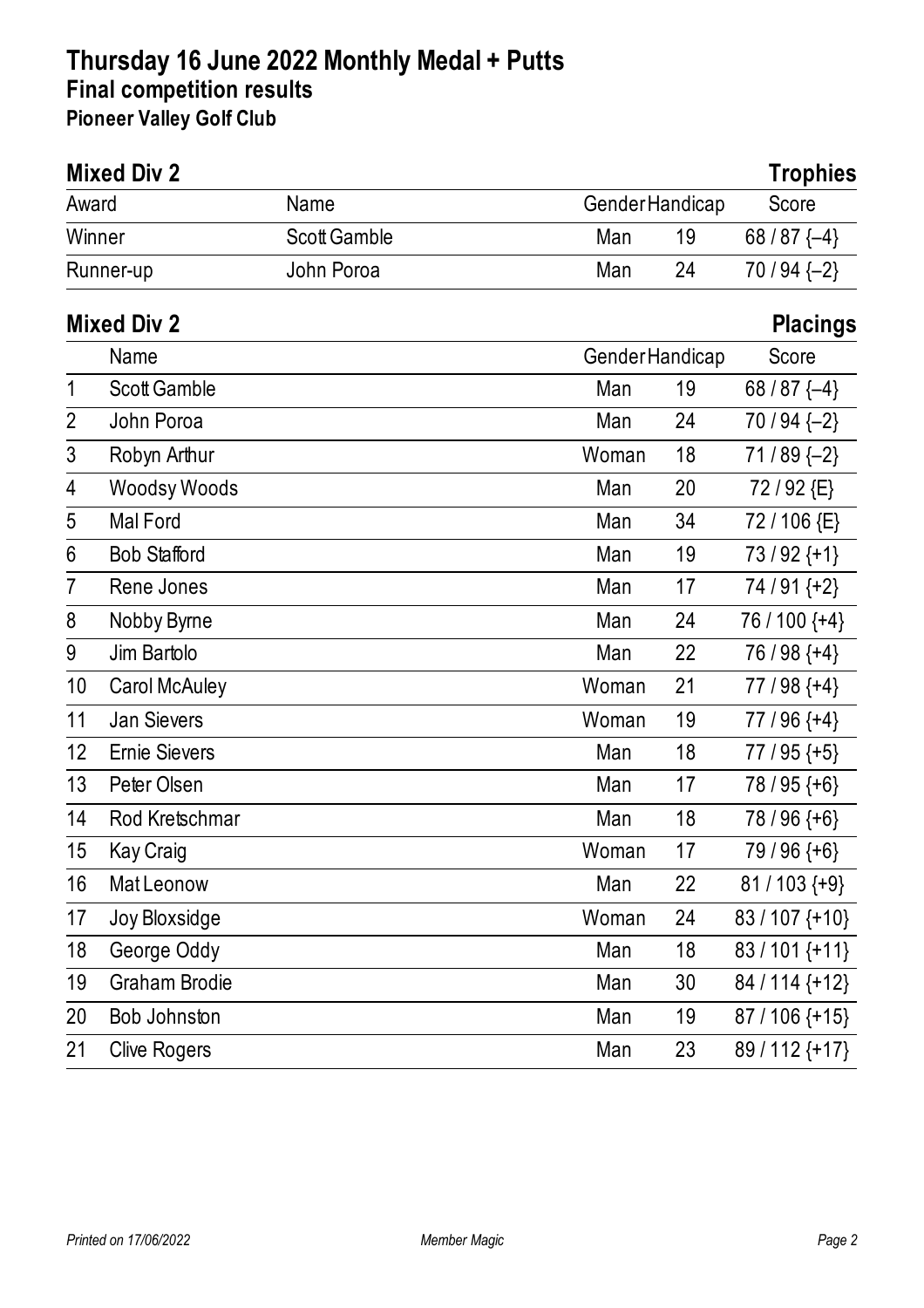|                | <b>Individual Overall</b>                        |                       |                | <b>Placings</b>  |
|----------------|--------------------------------------------------|-----------------------|----------------|------------------|
|                | Name                                             | <b>GenderHandicap</b> |                | Score            |
| 1              | <b>Scott Gamble</b>                              | Man                   | 19             | 68/87 $\{-4\}$   |
| $\overline{2}$ | Ross Gregory Kynaston (from Mackay Golf Club)    | Man                   | 4              | 68 / 72 $\{-4\}$ |
| 3              | Dale Hoffmann                                    | Man                   | 13             | $70/83$ {-2}     |
| 4              | <b>Barry Beikoff</b>                             | Man                   | 6              | 70/76 {-2}       |
| 5              | John Poroa                                       | Man                   | 24             | 70 / 94 $\{-2\}$ |
| 6              | Alan West                                        | Man                   | 11             | $70/81$ {-2}     |
| 7              | Robyn Arthur                                     | Woman                 | 18             | $71/89$ $\{-2\}$ |
| 8              | <b>Brad Anderson</b>                             | Man                   | 12             | $71/83$ {-1}     |
| 9              | <b>Woodsy Woods</b>                              | Man                   | 20             | 72/92 {E}        |
| 10             | Mal Ford                                         | Man                   | 34             | 72/106 {E}       |
| 11             | Darren Jones                                     | Man                   | 3              | 72/75 {E}        |
| 12             | <b>Mick Greskie</b>                              | Man                   | $\overline{2}$ | $73/75$ {+1}     |
| 13             | <b>Bob Stafford</b>                              | Man                   | 19             | $73/92$ {+1}     |
| 14             | Mervin Proctor                                   | Man                   | 13             | $73/86$ {+1}     |
| 15             | Joe Wilkinson                                    | Man                   | 15             | 74 / 89 {+2}     |
| 16             | Rene Jones                                       | Man                   | 17             | 74 / 91 {+2}     |
| 17             | <b>Reg Millett</b>                               | Man                   | 13             | $75/88$ {+3}     |
| 18             | Nobby Byrne                                      | Man                   | 24             | 76 / 100 {+4}    |
| 19             | <b>Stuart Adams</b>                              | Man                   | 11             | $76/87$ {+4}     |
| 20             | Jim Bartolo                                      | Man                   | 22             | 76/98 {+4}       |
| 21             | <b>Brendan Berginey</b>                          | Man                   | 6              | 76 / 82 {+4}     |
| 22             | <b>Carol McAuley</b>                             | Woman                 | 21             | $77/98$ {+4}     |
| 23             | <b>Jan Sievers</b>                               | Woman                 | 19             | $77/96$ {+4}     |
| 24             | Peter John Woolcock (from Mackay Golf Club)      | Man                   | 11             | $77/88$ {+5}     |
| 25             | <b>Ernie Sievers</b>                             | Man                   | 18             | $77/95$ {+5}     |
| 26             | <b>Gerald Lovell (from Proserpine Golf Club)</b> | Man                   | 24             | $77/101$ {+5}    |
| 27             | Peter McNichol                                   | Man                   | 15             | $77/92$ {+5}     |
| 28             | Peter Olsen                                      | Man                   | 17             | $78/95$ {+6}     |
| 29             | Peter Lawson                                     | Man                   | 10             | $78/88$ {+6}     |
| 30             | <b>Michael McAuley</b>                           | Man                   | 9              | $78/87+6$        |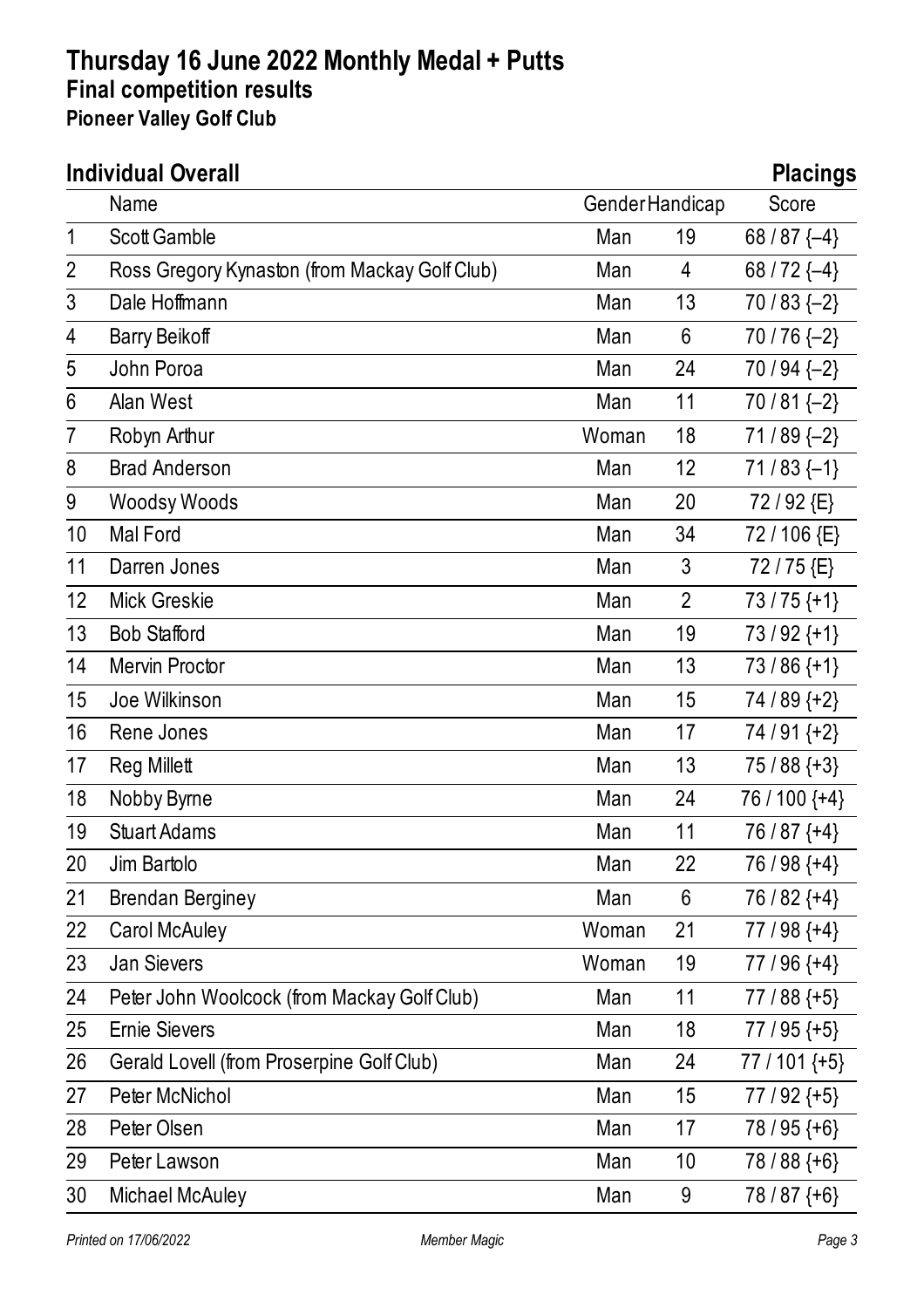| <b>Individual Overall</b> |                                             |                 | <b>Placings (continued)</b> |                  |  |
|---------------------------|---------------------------------------------|-----------------|-----------------------------|------------------|--|
|                           | Name                                        | Gender Handicap |                             | Score            |  |
| 31                        | Thomas O'Shea                               | Man             | 16                          | 78 / 94 $\{+6\}$ |  |
| 32                        | <b>Trevor Lyons</b>                         | Man             | 6                           | 78 / 84 $\{+6\}$ |  |
| 33                        | Rod Kretschmar                              | Man             | 18                          | 78 / 96 $\{+6\}$ |  |
| 34                        | Carene Vandersee                            | Woman           | 12                          | 79/91 {+6}       |  |
| 35                        | Kay Craig                                   | Woman           | 17                          | 79 / 96 $\{+6\}$ |  |
| 36                        | <b>Paul Mercer</b>                          | Man             | 9                           | $80/89$ {+8}     |  |
| 37                        | Phillip Howarth                             | Man             | 16                          | $80/96$ {+8}     |  |
| 38                        | Robert D. Byrnes (from Mackay Golf Club)    | Man             | 10                          | $80/90$ {+8}     |  |
| 39                        | <b>Robert Ludwick</b>                       | Man             | 16                          | $81/97$ {+9}     |  |
| 40                        | Mat Leonow                                  | Man             | 22                          | $81 / 103$ {+9}  |  |
| 41                        | Don Bloxsidge                               | Man             | 11                          | $81/92$ {+9}     |  |
| 42                        | Joy Bloxsidge                               | Woman           | 24                          | 83/107 {+10}     |  |
| 43                        | George Oddy                                 | Man             | 18                          | 83/101 {+11}     |  |
| 44                        | Alfred Paul Bartolo (from Mackay Golf Club) | Man             | 20                          | 83/103 {+11}     |  |
| 45                        | <b>Graham Brodie</b>                        | Man             | 30                          | 84 / 114 {+12}   |  |
| 46                        | Bob Johnston                                | Man             | 19                          | $87/106$ {+15}   |  |
| 47                        | <b>Clive Rogers</b>                         | Man             | 23                          | 89/112 {+17}     |  |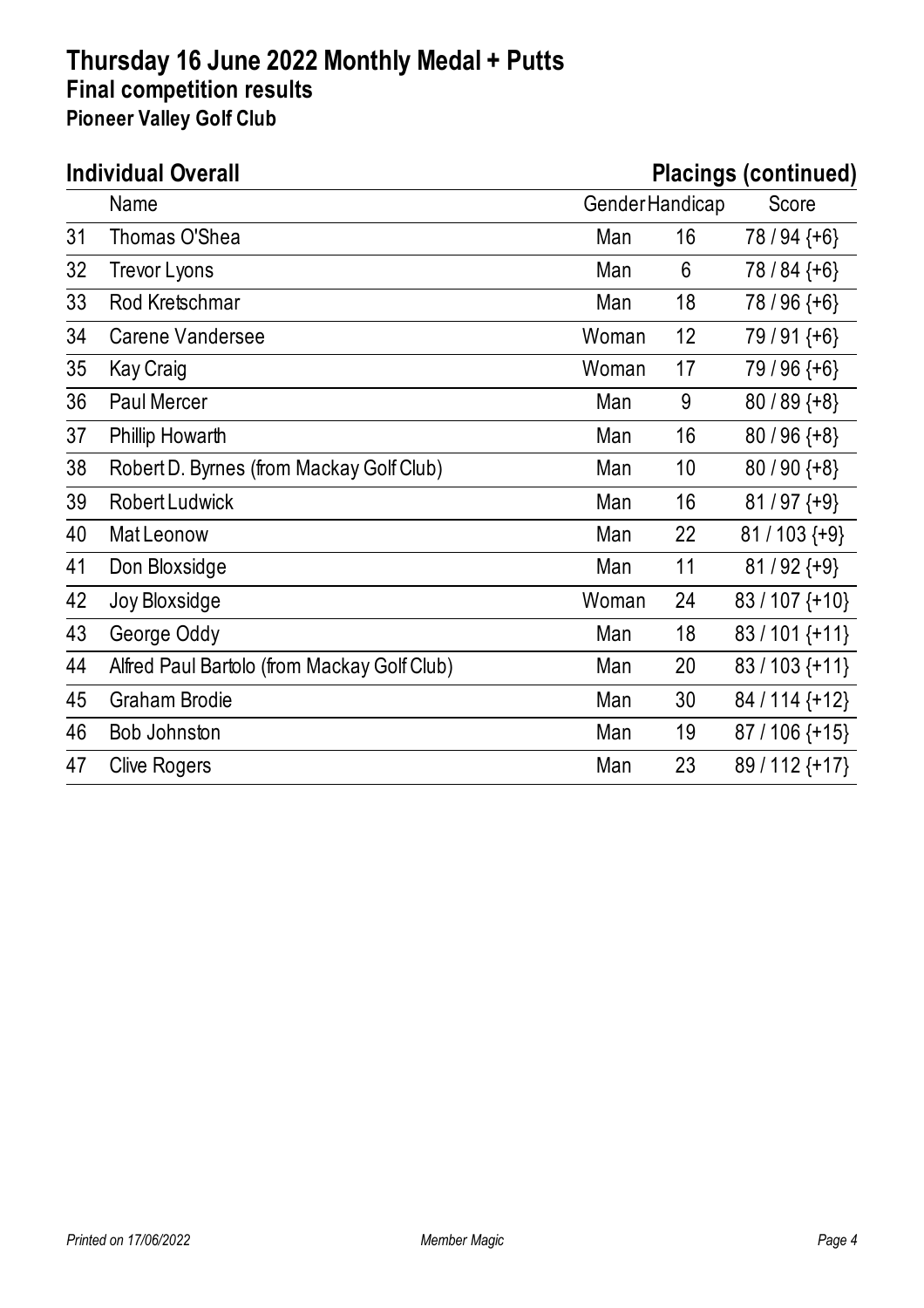| <b>Nearest the Pin</b> |                       | <b>Trophies</b> |
|------------------------|-----------------------|-----------------|
| Award                  | Name                  | Gender          |
| <b>NTP#3</b>           | <b>Mervin Proctor</b> | Man             |
| NTP# $8$               | <b>Mick Greskie</b>   | Man             |
| NTP #12                | Rod Kretschmar        | Man             |
| NTP #17                | <b>Kay Craig</b>      | Woman           |